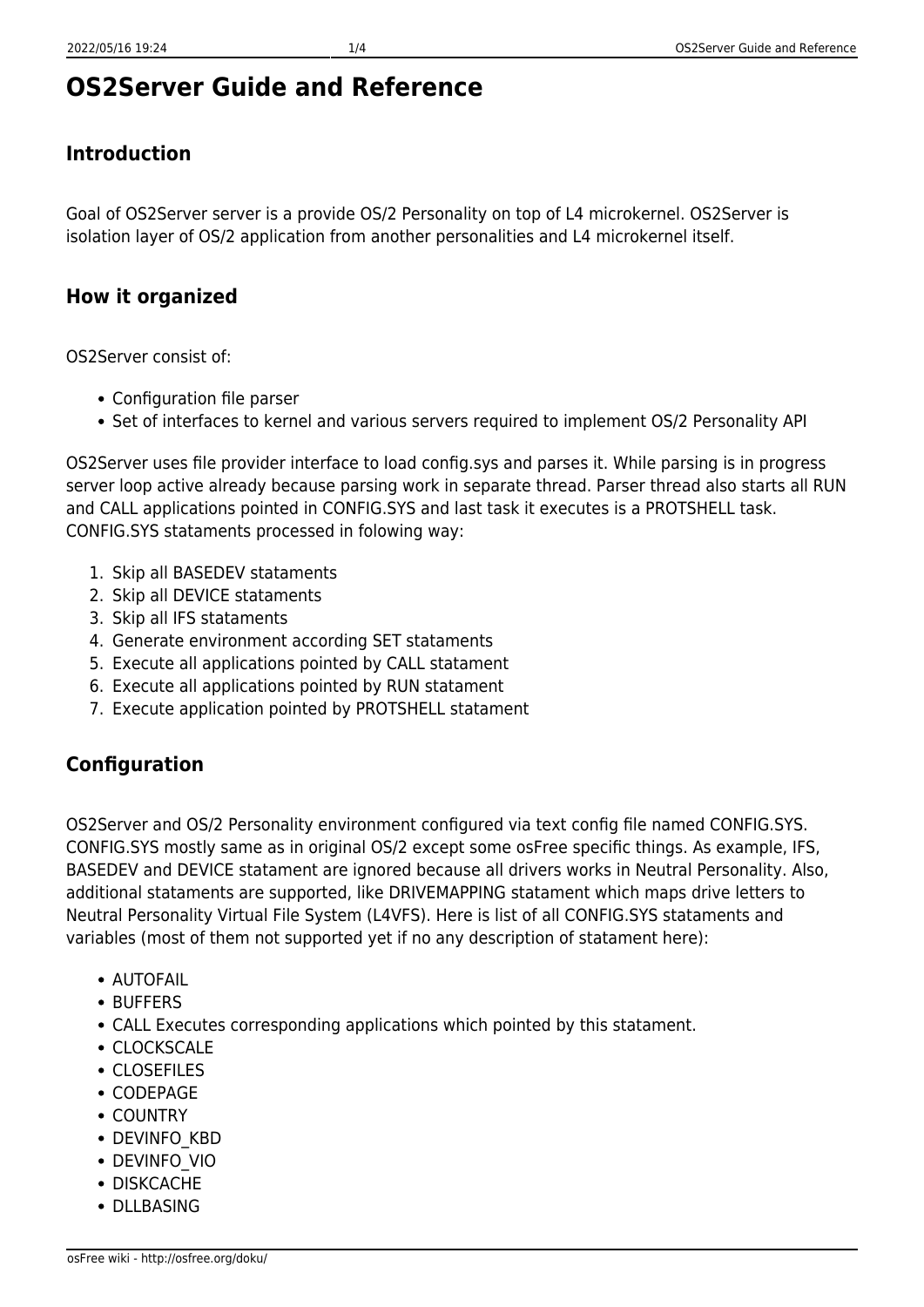- DUMPPROCESS
- EARLYMEMINIT
- **FAKEISS**
- $\cdot$  I13PAGES
- IBM JAVA OPTIONS
- IOPL
- IROPT
- JAVANOFPK
- LASTDRIVE
- LDRSTACKOPT
- LIBPATH
- MAXWAIT
- MFMMAN
- MODE
- NDWTIMER
- PAUSEONERROR
- PRINTMONBUFSIZE
- PRIORITY
- PRIORITY DISK IO
- PROTECTONLY
- **PROTSHELL** statament containg name of main OS/2 task which executed on OS/2 Personality startup. It can be command line processor, GUI, task manager or any other task which will be starting point for other tasks.
- RASKDATA
- REIPL
- REMOTE INSTALL STATE
- RESERVEDRIVELETTER
- RUN Start during startup VIO (not PM) programs after all device statements.
- SETBOOT
- SOURCEPATH
- STRACE
- SUPPRESSPOPUPS
- SWAPPATH
- SXFAKEHWFPU
- SYSDUMP
- THREADS
- TIMESLICE
- TRACE
- TRACEBUF
- TRAPDUMP
- TRAPLOG
- TRUEMODE
- VIRTUALADDRESSLIMIT
- VME
- WORKPLACE NATIVE
- WORKPLACE PRIMARY CP
- WORKPLACE PROCESS
- WP\_OBJHANDLE

In addition to CONFIG.SYS file OS2Server supports some set of command line arguments: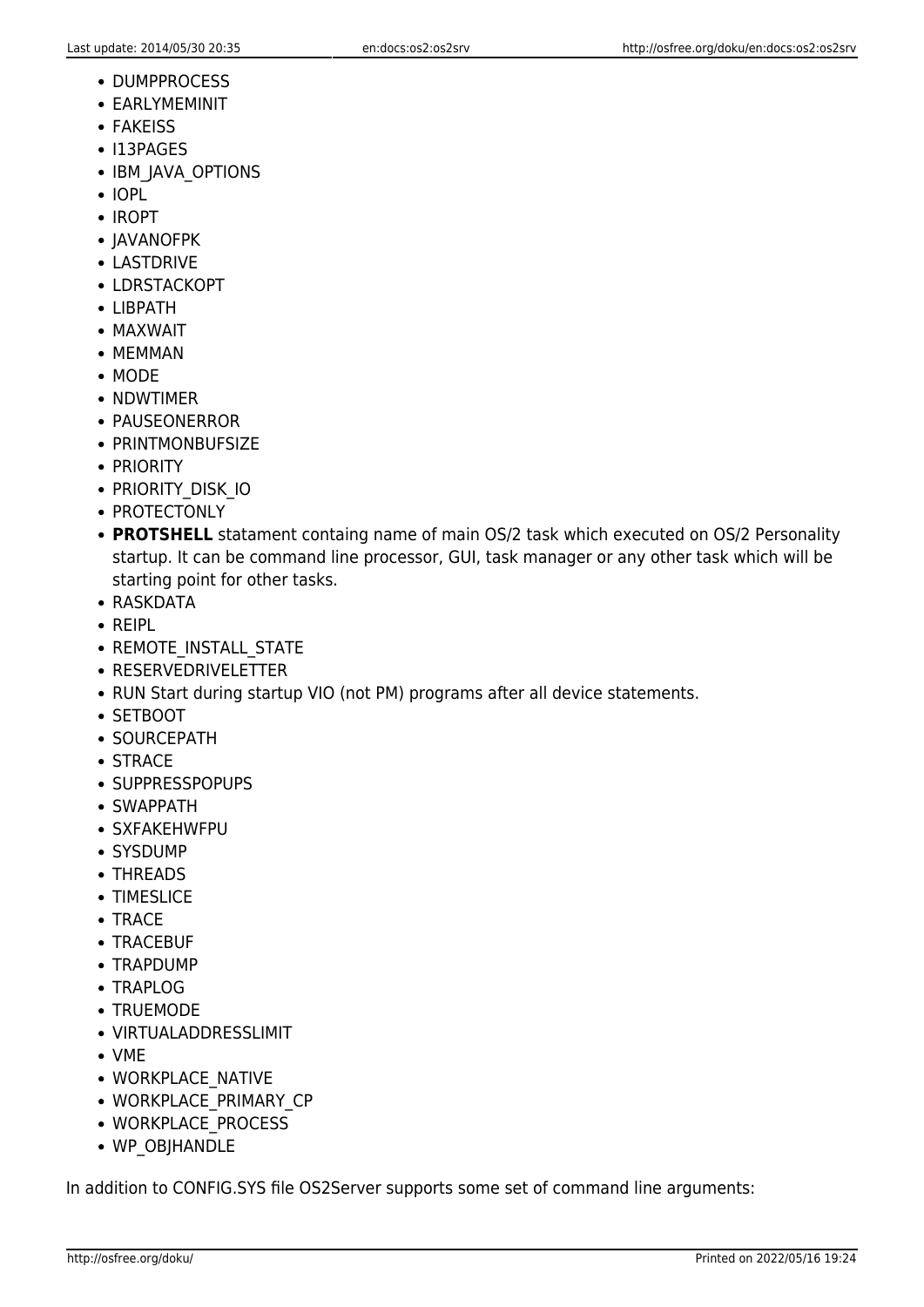- -s, –server (default=BMODFS) file provider name which used to load CONFIG.SYS
- -n, -name (default=config.sys) file name of configuration file. It can be not CONFIG.SYS, but any pointed here file

#### **Interfaces**

```
interface os2server
  {
  }
```
#### **os2server execution via l4vfs**

```
 title = os2server demo (l4vfs)
    \text{kernel} = \frac{1}{2}(\text{ROOT})/\text{bootstrap -serial} modaddr 0x02000000
    module = $(ROOT)/$(ABI)/fiasco -nowait -nokdb -serial -jdb never stop -
tbuf entries=32768 -jdb cmd=JH
    module = $ (ROOT) / $ (ABI) / sigma0module = $ (ROOT)/$ (ABI)/root task \ \task modname "l4io" boot priority 0xC0 \
    task modname "sigma0" boot priority 0xA0 \
    task modname "roottask" boot priority 0xA0 \
    task modname "log" boot priority 0xC0 \
     task modname "simple_file_server" attached 8 modules
    module = $(ROOT)/$(ABI)/namesmodule = $(ROOT)/$(ABI)/logmodule = \frac{1}{2}(ROOT)/\frac{1}{2}(ABI)/dm phys
    module = \frac{1}{2}(ROOT)/\frac{1}{2}(ABI)/simple ts -t 300
    module = $ (ROOT)/$ (ABI)/rtcmodule = $(ROOT)/$(ABI)/14io -<sub>-</sub>noirqmodule = $ (ROOT)/$ (ABI)/name server -pmodule = $ (ROOT)/$ (ABI)/simple file server -v 12 module = $(ROOT)/$(ABI)/libloader.s.so libloader.s.so
    module = $({CFG})/0s2-14vfs.cfg 0s2-14vfs.cfgmodule = $ (ROOT)/$ (ABI)/con demol con demolmodule = $ (ROOT)/$ (ABI)/con demo2 con demo2module = $ (ROOT)/$ (ABI)/con demo3 con demo3 module = $(ROOT)/$(ABI)/os2server os2server
    module = $(CFG)/config(sys module = $(ROOT)/$(ABI)/VioWrtTTY_test VioWrtTTY_test
    module = \frac{s(ROOT)}{s(ABI)}/fstab -v 12 -b / -m /sfs
    module = $ (ROOT)/$ (ABI)/fprov proxymodule = $(ROOT)/$(ABI)/14con -14iomodule = $ (ROOT)/$ (ABI)/l4execmodule = \frac{1}{2}(ROOT)/\frac{1}{2}(ABI)/loader --fprov=fprov proxy fs /sfs/os2-l4vfs.cfg
     vbeset 0x111
     # cfg_os2
```